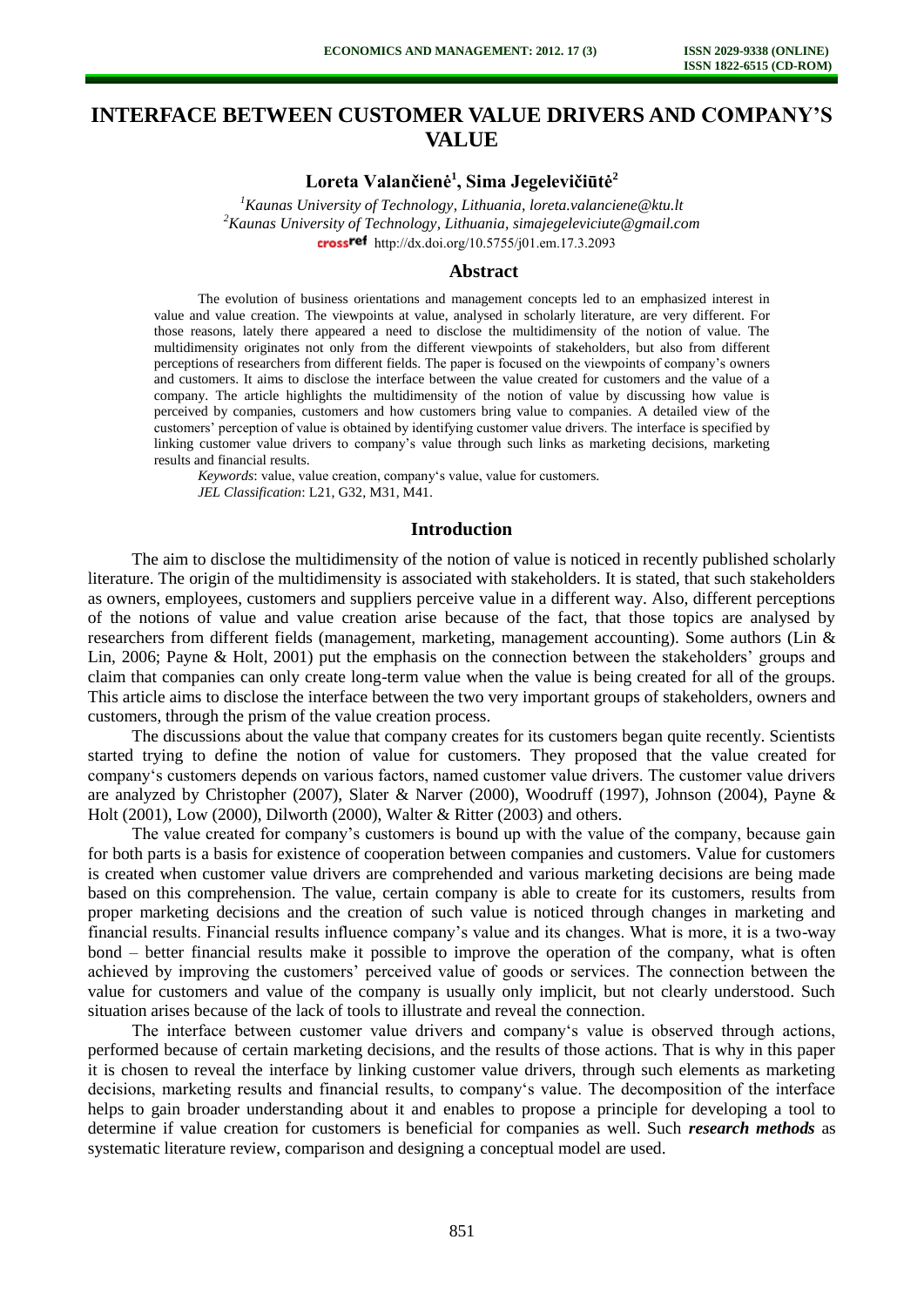*Scientific problem*: what is the way to determine the interface between the value created for customers and company's value?

*Research subject:* the link between the value for customers and company's value.

**Research aim:** to reveal what determines the interface between customer value drivers and company's value.

*The structure of the article:* in the first part of the article the multidimensity of the notion of value is revealed. The perception of value is discussed from the viewpoint of both - customers and companies. Also, the ways, customers bring value for companies, are explained. The multidimensity of the notion of value is revealed through the prism of the value creation process. In the second part of the article customer value drivers are defined and determined. It is suggested that those customer value drivers are a suitable basis for reasonable marketing decision making. In the third part of the article the interface between customer value drivers and company's value is revealed and identified (discussing in detail and illustrating it by composing a table) through a chain, consisting of such elements as marketing decisions, marketing results and financial results.

## **The perception of value**

According to Kazlauskienė (2005) value is a complex estimate, pronounced in monetary units and calculated using a suitable valuation method. Though the value definition proposed by Kazlauskienė (2005) is pretty clear and laconic, the analysis of scholarly literature reveals that the term "value" can be understood and interpreted in different ways. Bowman & Ambrosini (2010) state, that discussion about various aspects of the notion of value is still going on. It is also stated that the term "value" is multidimensional and can be perceived in many different ways. According to Bowman & Ambrosini (2010), the term "value" is often perceived differently by company's owners, employees, customers and suppliers. However, it is important to notice that the different perceptions of value and value creation, that can be found in scholar literature, arise not only from different viewpoints of stakeholders, but also from the fact that value and value creation is a topic analysed by researchers, exploring different fields (marketing, management, management accounting).

Woodruff (1997) marks out two different concepts of value – value from an organizational viewpoint (the value of attracted customers and the value of organization from the viewpoint of owners) and value for customers (customers' attitude towards the organization, including their expectations and understanding about the value received). Lin & Lin  $(2006)$  emphasize the connection between the three groups – customers, employees and owners. The authors state that interests of the three groups are linked so closely, that companies can only create long-term value when the value is being created for all of the groups. Payne & Holt (2001) reveal the connection between owners, employees and customers in the context of value creation process. It is noticed that the perception of value creation process proposed by Payne & Holt (2001) is very similar to the perception offered by Lin & Lin (2006). What is more, these authors (Payne & Holt, 2001; Lin & Lin, 2006) point out the same groups that take part is the value creation process.

Despite the fact, that very different viewpoints at value are analysed in scholarly literature, Valančienė & Gimžauskienė (2008) offer to summarize them into three different opinions. The first group of researchers proposes that companies should create value for customers, recognizing their requirements and offering them professional and helpful service (Novack et al, 1995; Gronroos, 1997). The second group of researchers states that companies should create value not only for customers, but also for their shareholders (Wenner & Leber, 1989; Stewart, 1991). There is one more group of researchers offering that companies should create value for all stakeholders (Reichheld, 1996; Payne & Holt, 2001; Lin & Lin, 2006).

The paper analyses the interface between the value created for customers and company's value, as perceived by its owners. Although, as already discussed, some researchers do not see a point in linking value created for customers with company's value, in authors' opinion it is essential to link those elements as such interface is a basis for the existence of collaboration between customers and companies. Also, the existence of such interface is based on its reciprocity: value for customers must be created in order to attract and retain them, whilst the value for companies must be created because otherwise it would not be worth for them to operate in the market. The authors of the paper stick to the opinion that the interface between customer value drivers and company's value is essential, because value for employees and suppliers is already generated at least by evaluating their efforts and contribution in monetary terms (salaries, bonuses, price and etc.). With no doubt there are more ways to create value for employees and suppliers that could be explored in further research. In order to analyse the interface between value created for customers and company's value properly, different perceptions of value from customers' and company's viewpoints are given further in this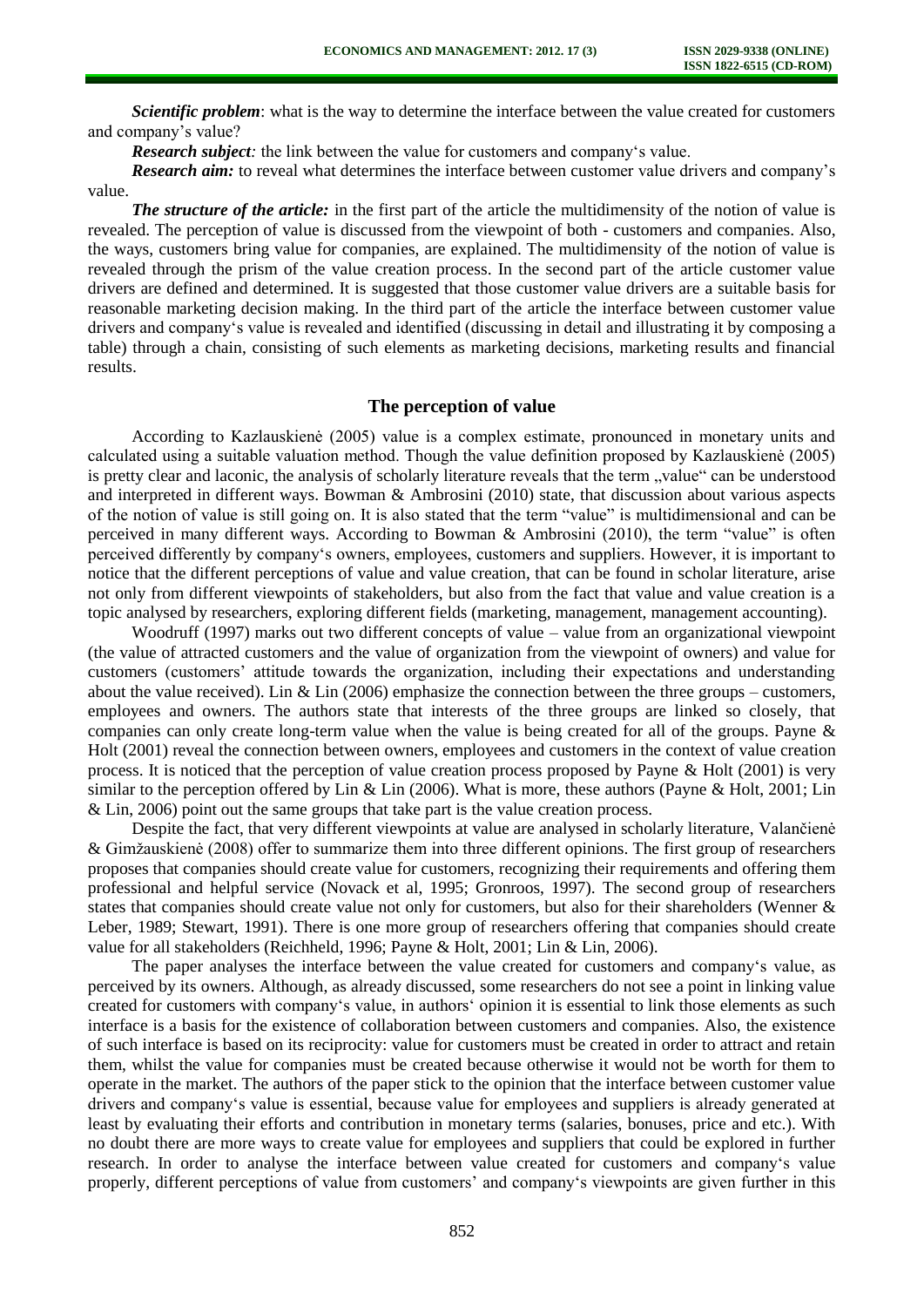paper. Also, as the authors aim to connect those perceptions, the analysis on the way customers bring value for companies is performed as well.

## *The perception of value from customers' viewpoint*

Both Woodruff (1997) and Lin & Lin (2006) analyse the value creation process and emphasize that companies should concentrate their attention on creating value for their customers. Various authors define value for customers differently. According to Payne & Holt (2001) value for customers is a subjective customers' opinion that depends on: how customer perceives the relation between advantages and disadvantages of goods or services; the part of offered value customer actually uses; the price. Bowman and Ambrosini (2010) state, that customers purchase goods or services only when customers' perception of the value of purchased goods or services exceeds the price. Different situation is only possible upon the existence of a monopoly market, where the customers' perceived value equals price.

Most of the authors that analyse value define it as a comparison of two elements – benefits and price (Christopher, 2007; Slater & Narver, 2000; Bowman & Ambrosini, 2010) or experience and expectations (Woodruff, 1997; Johnson, 2004). In order to avoid ambiguities when analysing how customer value drivers influence company's value, it is useful to introduce the notion of complementary value for customers, that refers to the part or excess of value for customers, arising from the existence of a specific value driver.

In addition, for the sake of clarity, it is important to draw the differences between benefit and value. In this paper value is a measure of benefit. In other words, customer expresses the benefits he is getting (or willing to get) by purchasing goods or services in certain, usually monetary, terms, and the latter is referred to as value.

#### $\bullet$ *The perception of value from company's viewpoint*

Every company belongs to its shareholders – they elect council, that employs administration, and decide about the board. If a company operates under the precondition of maximizing profit, it also maximizes company's wealth and value for shareholders. The main aim of finance management also points out the need to maximize shareholders wealth – company's value (Ultimate Finance Resource). Value is determined using different valuation models, which can be defined as mathematical models that help to assess value using available information (French, 2011).

In Lithuania business and property valuation is based on the Law on fundamentals of business and property valuation of the Republic of Lithuania and Government Resolution No. 244 "On property valuation methodology" (1999-12-13). According to the resolution, valuation methods should be chosen depending on what value is relevant for a client and what, in valuator's opinion, reflects the value of the property in the open market best. The resolution lists such groups of valuation methods as comparative value methods, replacement value methods, income based methods and extraordinary value methods. Valuator usually uses a few methods. The combined use of various methods is allowed, but the choice of methods must be reasoned. Lagrost et al (2010) state, that among the main groups of business valuation methods there should also be mentioned option based valuation methods, that were started to use quite recently.

Comparative value methods are based on factual information and allow determining quite objective value, but the methods are often hard to use because of the lack of market transparency, lack of information or complicated selection of comparable businesses. Legenzova (2001) states that the use of comparative value methods in Lithuania is almost impossible and they can only be used with big reservations because of the youth and specificity of the market and/or simply the lack of events in Lithuanian market. Also, these methods are quite static; they do not allow assessing future projections. For example, customer value drivers can be thought of as a source of competitive advantage, but comparative value methods do not allow assessing that.

Replacement value methods are recommended to use quite rarely – usually only when company is being liquidated or when market is passive and business value cannot be determined using income based or comparative value methods. Replacement value methods do not reflect the synergy of company's assets or company's ability to generate cash flows. Such methods are static and based on historical information, they do not allow assessing the continuity of company's activities and market situation. Replacement value methods do not reflect intangible assets, they are not market-based and do not reflect the real value of the company. Evaluation using these methods cause difficulties when there is unique property involved. What is more, company's assets are not always necessary or used effectively, but it might have value.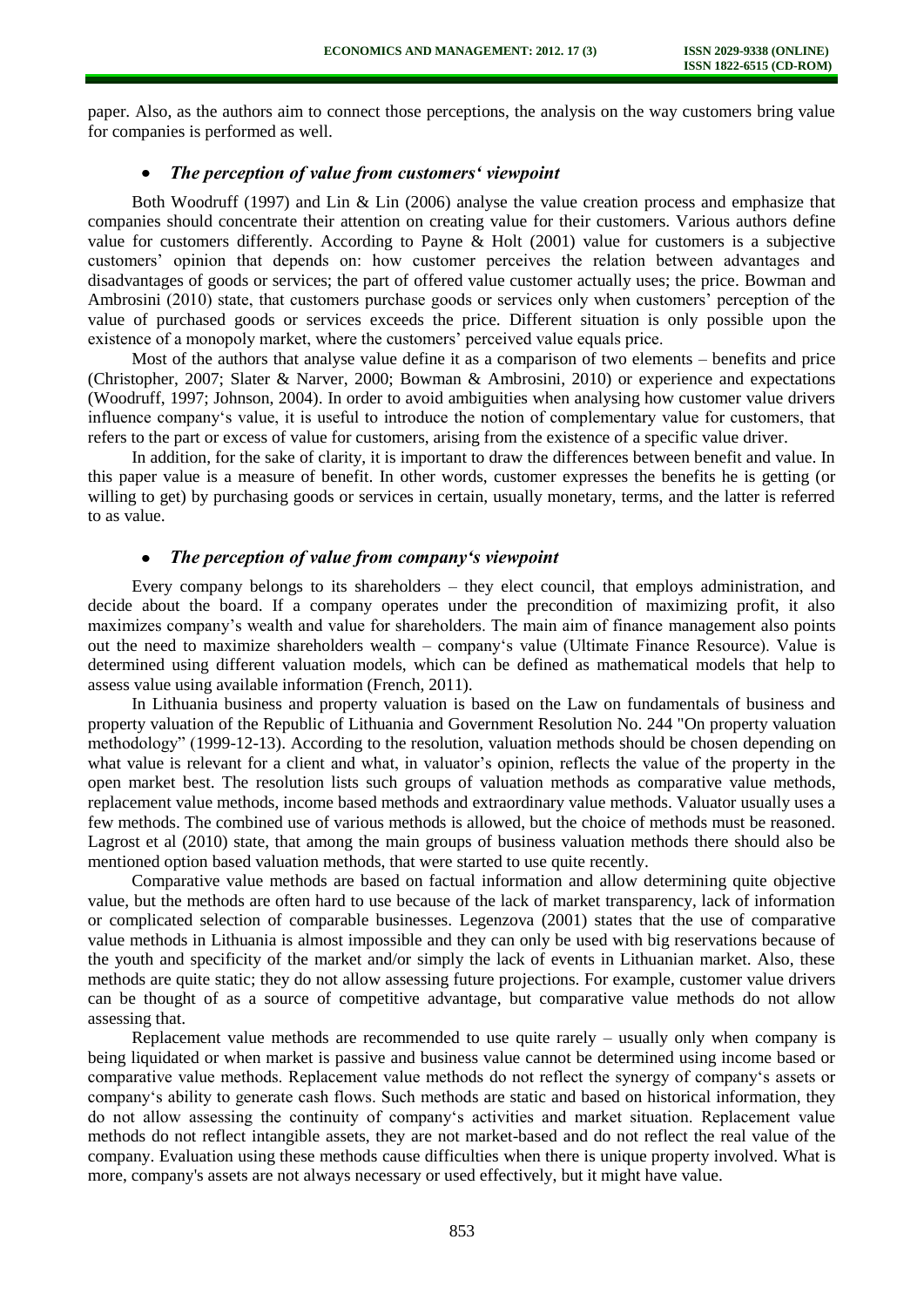Legenzova (2001) and Steiger (2008) state that income based methods are considered to be the most reasonable to assess business and its future perspectives. These methods are based on future projections; they allow assessing company's ability to generate cash flows and company's risks. Income capitalization method is not as detailed as other income-based methods. It is based on determining only two factors - the income base and the capitalization rate. The economic value added method is based on the assessment of value company creates through certain period of time. It is used as a decision making tool, that helps to successfully manage the value of the company and control directors and employees. Discounted cash flows method is analysed in detail in scholarly literature and, according to Legenzova (2001), it is most commonly used in Lithuania.

Nevertheless, these methods also have some disadvantages. It is noted that instable situation in the country and fluctuations of companies' income and cash flows complicate the forecasting of data. This leads to a significant decrease in quality and efficiency of valuation. Also, a brief period of business activity is the reason why sometimes there is no sufficient data and no base for determining company's prospects and risks. Moreover, the Lithuanian financial market is not yet developed sufficiently, so it is difficult to predict the risk-free interest rate for a long-term, the beta coefficients and other data needed for the valuation. Despite those drawbacks, Legenzova (2001) picks out income based methods as the most suitable for Lithuania. Kazlauskienė (2005) analyses theoretical and methodological aspects of different valuation methods and proposes one of income based methods, discounted cash flows method, as the most suitable. The results obtained by Kazlauskienė (2005) complement the findings obtained by Legenzova (2001).

The option based valuation methods are based on modification of income based methods. It is emphasized in scholarly literature that option based valuation methods, compared with the other groups of valuation methods, are different because they allow to assess uncertainty, however, they require more complex mathematical calculations and a high-skilled evaluator.

Although the concept of value from company's viewpoint is based not only on different perceptions of researchers, but also on existing legislation in the country, there still also arise difficulties in choosing suitable methods or applying them. On the other hand, according to most researchers, income based methods, that incorporate cash flow calculation, are considered to be the most suitable for business valuation.

#### *The value customer brings to company*   $\bullet$

Every business enterprise seeks for profit, which is generated by its users. In other words, when customers decide they need the proposed value, i.e., created and delivered (see Figure 1), they purchase it and this way it is being estimated by customers in monetary terms. As business orientations changed, the way companies understand their source of profit also changed. The evolution of business orientations and marketing concepts was analyzed by Baker (2004).

| <b>Business orientation</b>       | <b>Marketing concept</b> | <b>Source for profit</b>                                           |  |
|-----------------------------------|--------------------------|--------------------------------------------------------------------|--|
| Sales orientation                 | Transaction marketing    | Profit from increased sales volume                                 |  |
| Customer retention<br>orientation | Relationship marketing   | Profit from customer satisfaction                                  |  |
| Value – centric orientation       | New consumer marketing   | Profit from value definition, value creation and<br>value delivery |  |

**Table 1.** The evolution of business orientation and marketing concepts

*Source*: adapted by the authors with reference to Baker (2004)

According to Baker (2004), "as the practice of marketing has evolved in response to market conditions, the underlying philosophy of a business in relation to the customers it serves has shifted". Transaction marketing was based on a sales orientation that aimed to attract as many customers as possible and wait for the profit generated through increased sales volume. Customer retention orientation served as a base for relationship marketing and suggested obtaining higher profits through customer satisfaction. New consumer marketing then switched the emphasis to obtaining profit through value definition, value creation and value delivery, underpinned by a value-centric orientation. Baker (2004) stated that "a value-centric orientation means delivering the value consumers want to buy and the organization wants to deliver: that is, value on the consumer's terms, as demanded and maybe even dictated by them".

Obviously, the value brought to a company by its customers is reflected in increased sales volumes. Thus, the contribution of each customer that purchases company's goods and services to the company's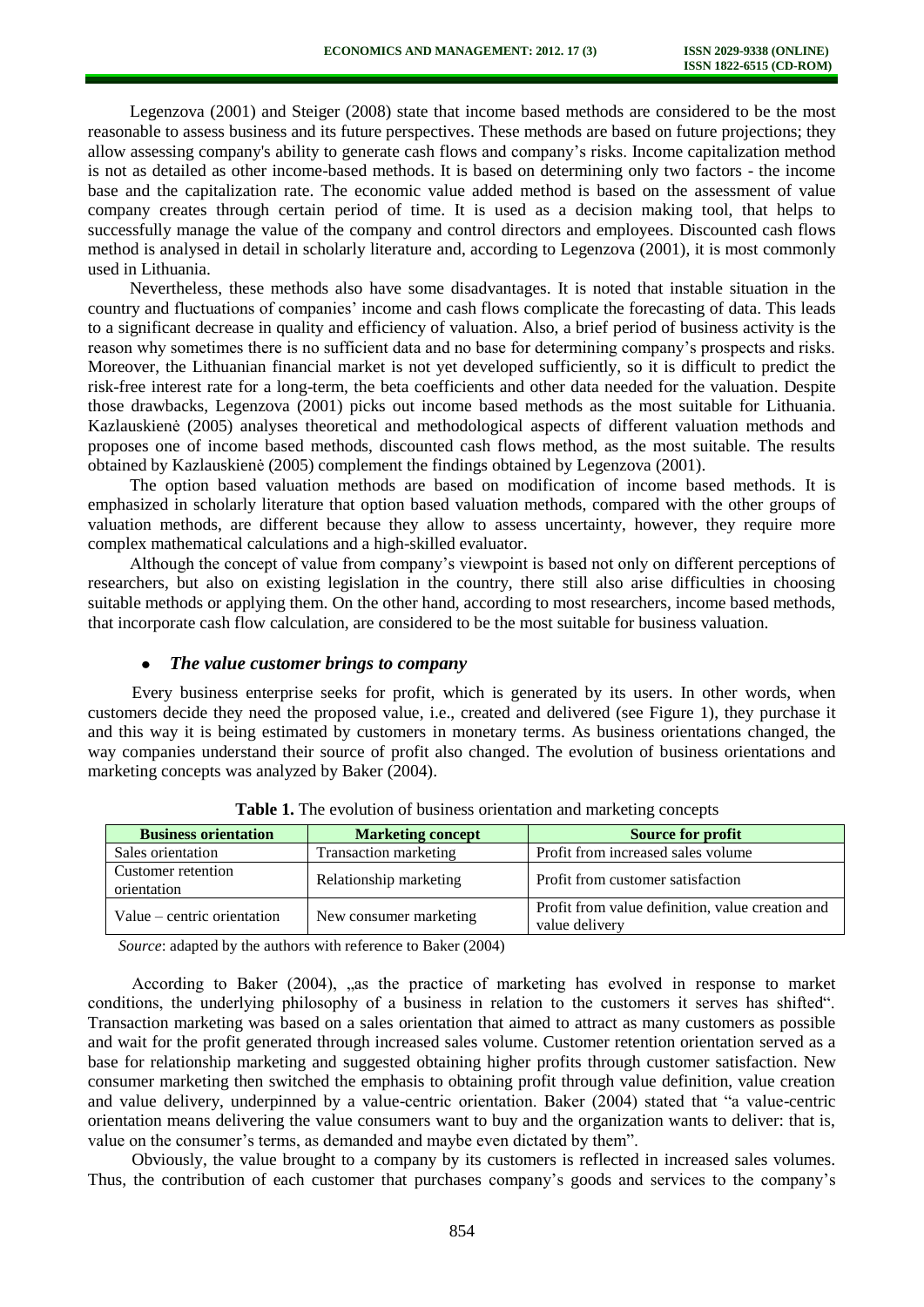results is through the effect on the company's revenue and profit. Those are main, though not the only "channels" through which customer contributes to company's value creation. Due to complexity of business companies and their close link with customers (see Figure 1) value brought to a company by its customers can be noticed in various ways. Value brought to a company by its customers may also be perceived through changes in various financial indices. In addition to the above-mentioned changes in revenue and profit, the impact of value brought by customer on *economic value added, market value, cash flows, tangible and intangible business assets* also needs to be taken into consideration.

Grigas et al (2005) state that economic value added or economic profit is an indicator that allows the comparison of company's results from shareholders' viewpoint with other similar risk investments. The economic profit metric is better than any other indicator in determining the performance of a company subject to its shareholders' expectations, and is most closely associated with shareholders' value creation. Moreover, according to Aleknevičienė (2009), the main aim of directors is to assess the value added created through specific period of time, not just at a certain moment. The implementation of the economic value added method enables to accomplish that. Both, Aleknevičienė (2009) and Grigas et al (2005), offer to count economic value added as a difference between net operating profit after tax (NOPAT) and capital expenditures over a certain period of time. Capital expenditures stand for company's invested capital multiplied by weighted average cost of capital (WACC). Company's net operating profit after tax is proposed to be calculated as a sum of net profit (taken from the profit (loss) statement) and interests. Invested capital is a sum of equity and long-term and short-term financial debt (Grigas et al, 2005).

Considering the information given by Grigas et al (2005) and Aleknevičienė (2009), the links between the value brought to a company by customers and economic value added are not difficult to notice. Since, as already discussed, the value brought to a company by customers occurs as growth of revenue and profit, it will also have a positive impact on NOPAT. The aim to develop and deliver user-defined value may require more capital investment, what, whilst thinking bearing in mind the definition of economic value added given by Grigas et al (2005), results as an increase in invested capital and has a negative impact on EVA. The changes in WACC are very difficult to project as it, as confirmed by Kazlauskienė (2005) doctoral dissertation, is a complex variable, strongly influenced by economic situation. So, having in mind given reasoning, the glance at value brought to a company by customers through the prism of economic value added allows to conclude that customer brings value for a company through changes in profit (and consequently NOPAT), but the need for more capital investments, on the contrary, can decrease the value brought.

Although indirectly, customers influence changes in company's market value. According to Lithuanian laws (1999-12-13 Government Resolution No. 244), a market value of certain property can be determined by comparing actual transaction prices of similar objects. Of course, certain differences between the valued property and chosen similar object should be taken into account. Galinienė (2005) states, that the main condition for applying such methods is to choose comparative objects correctly. Obviously, when evaluating a company, the main criteria for determining comparative objects would be the company's revenue and profit. As already discussed, the revenue and profit of every company are influenced by its customers.

According to Grigas et al (2005), the market value of companies, whose shares are listed in stock exchange markets, can be calculated as a market capitalization, i.e. number of shares multiplied by share price. A share price depends on various factors, including market expectations. When a company attains more customers, its turnover and profit increase. This often leads to higher dividends. In addition, the company with more customers becomes more noticeable and trustworthy. These factors lead to improvement of customers' expectations about the company and consequently higher price per share. The analysis of value brought to a company by its customers through the prism of changes in market value unveils that positive changes in company's market value are the result of customer-generated revenue, profit and better customers' expectations.

The calculation of cash flows is a basis for business valuation using the discounted cash flows method. Cash flows are classified into free cash flow to the firm (FCFF) and free cash flow to equity (FCFE). Steiger (2008) argues that free cash flows to the firm are cash flows that remain for company's creditors and owners, while free cash flows to equity are cash flows that remain to the owners solely. According to Steiger (2008), most evaluations are carried out on the basis of free cash flows to the firm. Both Kazlauskienė (2005) and Steiger (2008) offer to calculate free cash flows as net profit plus depreciation, less investment and less increase in net working capital.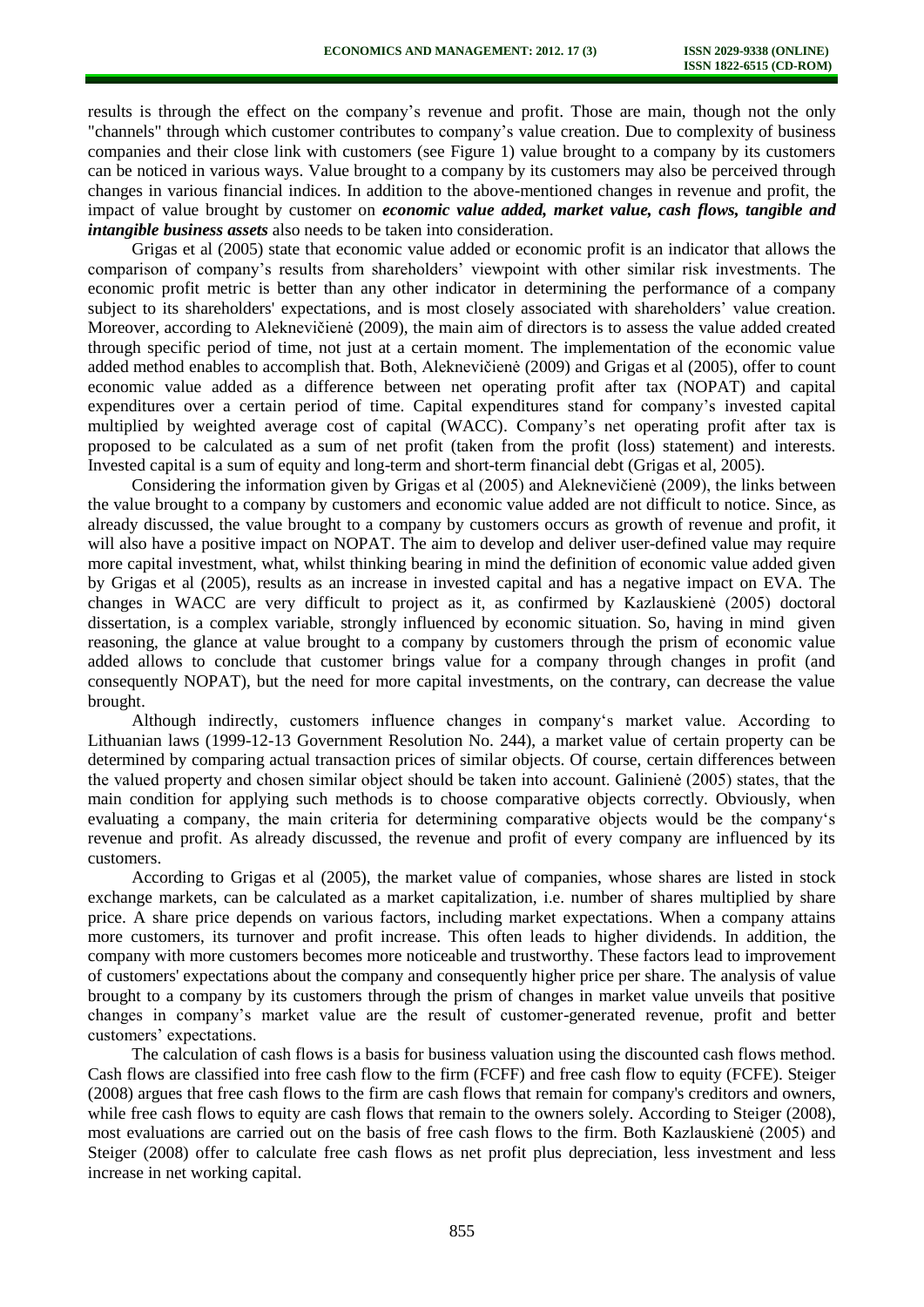It is obvious that the analysis of value brought to a company by its customers through the prism of cash flows leads to changes in net profit, what is already discussed in the article. Depreciation depends on a company's tangible and intangible assets. In case of increased sales volume or when a company aims to offer customers their defined value, such company often needs more assets. So, this leads to experiencing more depreciation expenses. Bearing in mind the definition of free cash flows, given by Kazlauskienė (2005) and Steiger (2008), there could be concluded that more depreciation expenses have a positive, though often not very significant, impact on cash flows. On the other hand, in order to acquire more assets, additional investment is often required. Additional investments have a negative impact on cash flows. Another important element in the calculation of cash flows is a change in net working capital. According to Steiger (2008), increase in net working capital is calculated as an increase in inventory plus increase in accounts receivable minus increase in accounts payable. The increased turnover leads to an increase in both – inventory and accounts receivable. Also, it is likely that bigger company's orders would allow asking for better payment conditions from its suppliers', so the accounts payable might also increase. Anyway, usually there appears a need for more net working capital, what, bearing in mind the definition of free cash flows proposed by Kazlauskienė (2005) and Steiger (2008), has a negative impact on cash flows. It can be stated, that through the prism of cash flows, the value customer brings to a company is seen as positive changes in net profit and increase in depreciation. Also, in authors' opinion, in this case there appears a need to control additional investments and changes in net working capital, as they result not only in increased company's ability to propose the value defined by its customers, but also in the decrease of value.

Both, tangible and intangible company's assets depend on the nature of company's activity, growth plans, sales plans, and many other elements. Customers influence company's turnover, they can also demand for certain value, what actually means they can change the definition of value (see Figure 1). Company's assets are affected by an increase in turnover, as there is often a need for more supplies. Changes in the definition of value can also affect the assets, for example, if customers require adding certain features to a product, company might need to purchase additional equipment. The value customers bring to a company might occur indirectly, through changes in company's assets. As this can usually be associated with company's efforts to adapt to changes in the definition of value, the changes in company's assets can be perceived as an improvement initiation.





*Source*: adapted by the authors with reference to Valančienė (2002)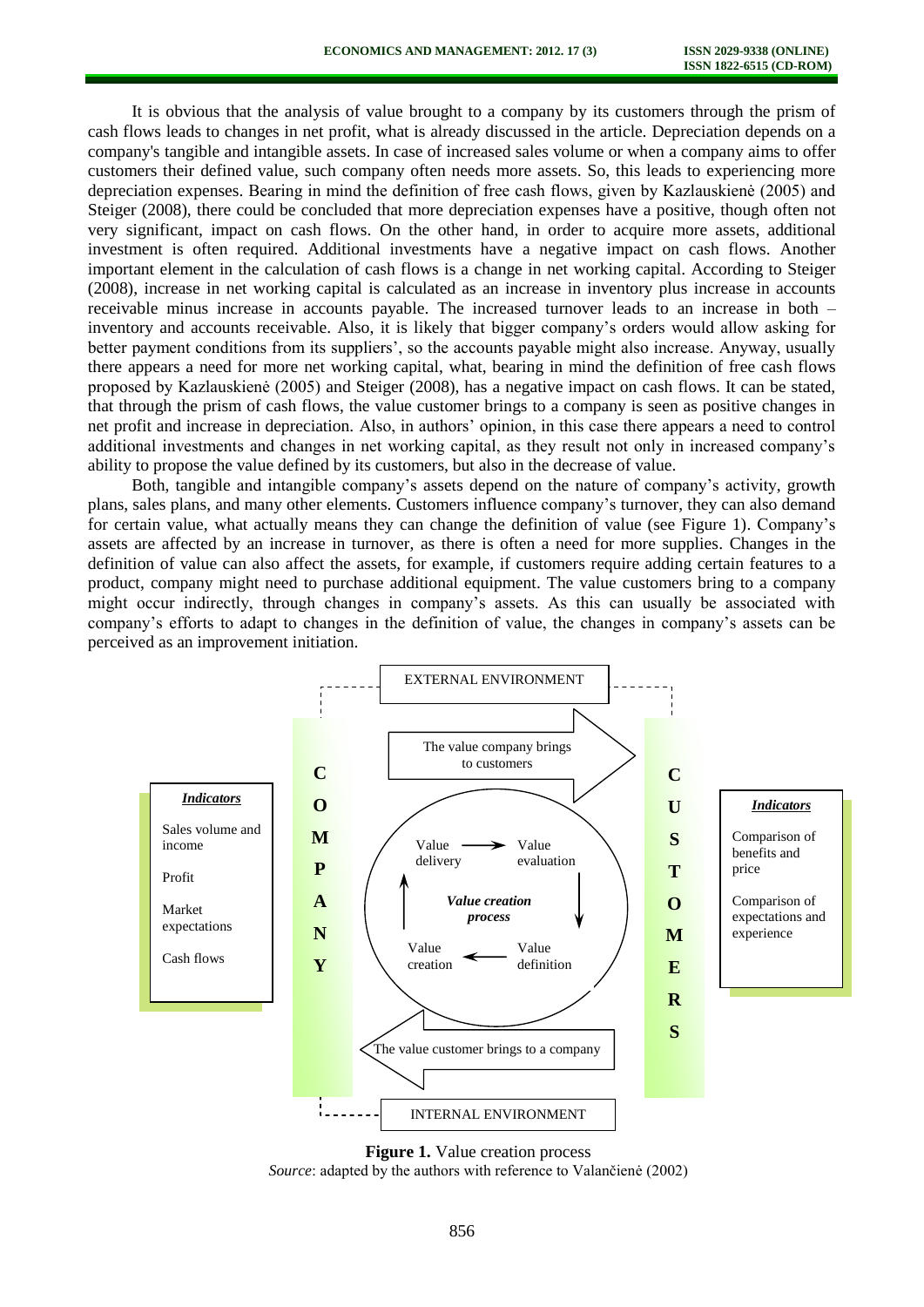Although, as already discussed when analysing the perception of value, value creation process is perceived differently by researchers and one of the reasons for that is their different fields of research, in this article it is presumed that the most important participants in the process of value creation are companies and customers. The authors of this paper stick to the opinion that value must be created for both, because it is a basis for cooperation between companies and customers and, what is more, otherwise cooperation would be simply impossible.

The value creation process (see Figure 1) consists of four stages – customers generate value definition (1) that companies take into consideration when creating (2) and delivering (3) value. Customers evaluate (4) that value proposition in monetary terms, by choosing to purchase company's goods or services at certain price.

Value creation process is based on the flows of the value, company creates for its customers, and the value customers bring to the company. Those flows should be balanced or, in other words, companies should not only create value for their customers, but also get benefits from it. Otherwise, the value creation and delivery process, that usually requires extra investments and efforts, would not contribute to the company's value; it may be not useful for the company.

The value creation process is affected by both the external environment, which involves and influences all the companies operating in the market as well as customers, and the internal environment. This article analyses the customer value drivers that depend on customers' point of view and other elements of external environment. On the other hand, company's ability to dispose of those value drivers is influenced by its internal environment.

The aim of the value creation process should be to generate value for both company and its customers. There are some indicators that could help to measure the process; they are given in the figure (see Figure 1). The indicators were identified in the discussion about the multidimensity of the notion of value. They are added to the value creation process because they reflect the flows of value.

## **Identification of customer value drivers**

The analysis of value creation for customers should not be performed without discussing the concept of customer value drivers. Akalu (2002) defines customer value drivers as factors that affect both income and costs company experiences. Various authors list different customer value drivers (Table 2). Some authors (Slater & Narver, 2000; Johnson, 2004) identify only a few of them, which they consider the most important, and don't analyze the influence of other customer value drivers. Others emphasize that there are a lot of different customer value drivers. They state, that in their papers only some of customer value drivers are discussed and do not try to identify the most important of them (Low, 2000; Dilworth, 2000; Lin, Lin, 2006).

Measuring customer satisfaction as well as expanding and deepening understanding of the factors, influencing it, enables organizations to improve product quality, whilst at the same time increasing competitive advantage (Chakraborty et al 2007). That is a very serious reason why identifying customer value drivers is an important issue. Though customer value drivers are discussed by many various scientists, there are still different opinions on this issue.

| No. | <b>Driver</b>                                      | Low<br>(2000) | <b>Johnson</b><br>(2004) | <b>Dilwort</b><br>h(2000) | Slater,<br><b>Narver</b><br>(2000) | <b>Walter</b><br>, Ritter<br>(2003) | Lin, Lin<br>(2006) |              |
|-----|----------------------------------------------------|---------------|--------------------------|---------------------------|------------------------------------|-------------------------------------|--------------------|--------------|
| 1.  | Innovations and ability to<br>develop new products | $+$           |                          |                           | $+$                                | $+$                                 | $^{+}$             |              |
| 2.  | Quality and its<br>continuous improvement          | $+$           | $+$                      | $+$                       | $^{+}$                             |                                     |                    |              |
| 3.  | Price                                              |               | $^{+}$                   | $^{+}$                    |                                    |                                     |                    | $\mathbf{2}$ |
| 4.  | Managerial abilities                               | $^{+}$        | $^{+}$                   | $+$                       |                                    | $^{+}$                              | $^{+}$             | 5            |
| 5.  | Strategy                                           |               |                          | $^{+}$                    |                                    |                                     | $+$                | $\mathbf{2}$ |
| 6.  | Technology                                         | $^{+}$        |                          | $^{+}$                    |                                    |                                     |                    | $\mathbf{2}$ |
| 7.  | Corporate image and<br>brand                       | $+$           | $+$                      |                           |                                    | $+$                                 |                    |              |
| 8.  | Environmental and public<br>interest               | $^{+}$        |                          |                           |                                    |                                     |                    |              |

**Table 2.** Customer value drivers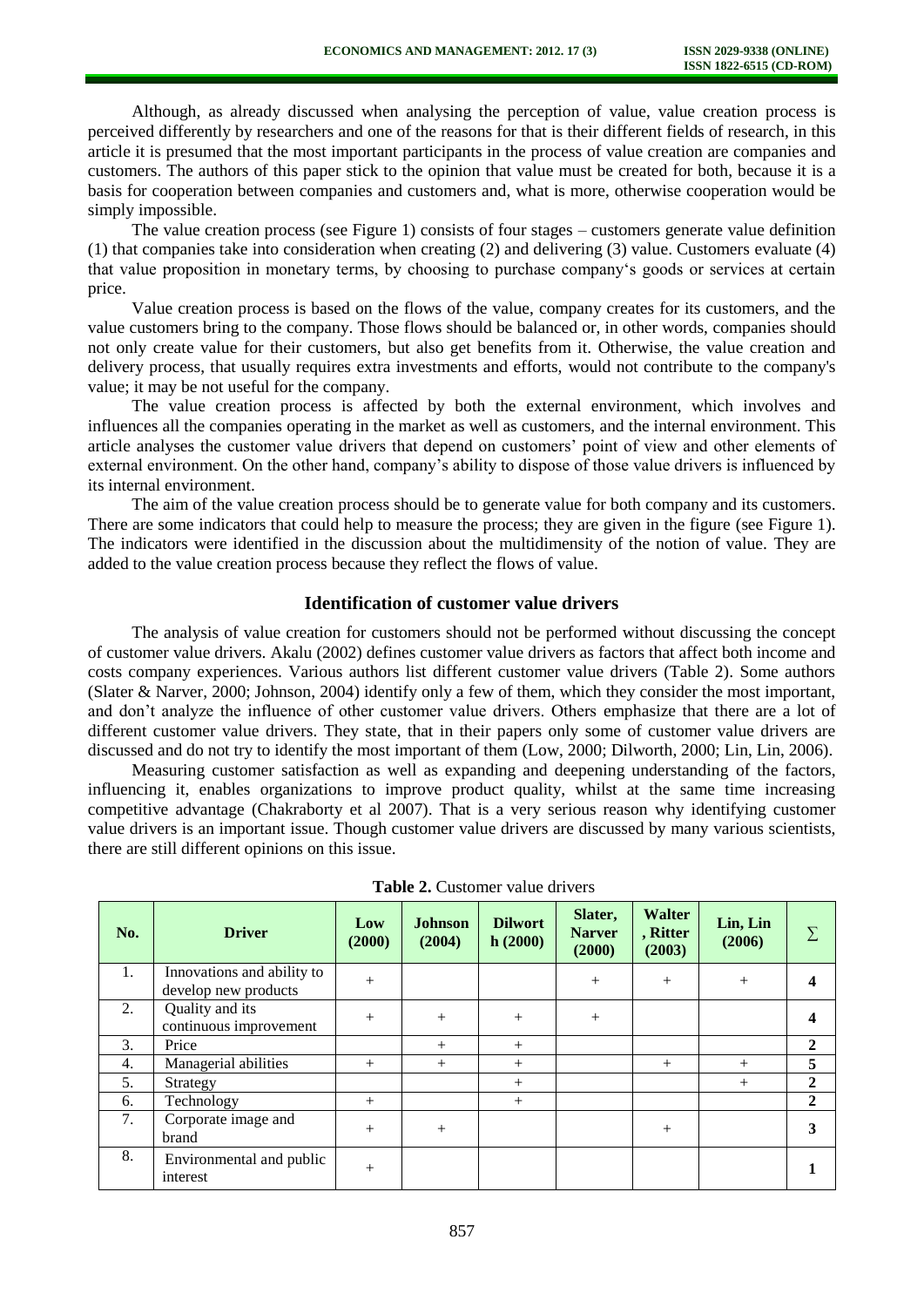The choice of customer value drivers is a quite a subjective issue, because different authors identify different customer value drivers. Of course, authors support their choices with researches, but results of every research are influenced by various factors, like the choice of customer groups, the choice of goods or services and other. Such value drivers as managerial abilities ( $\Sigma n = 5$ ), innovations and ability to develop new products ( $\Sigma$ n = 4) and quality and its continuous improvement ( $\Sigma$ n = 4) are discussed most frequently (see Table 2). It is important to note that authors sometimes choose different term for the same or very similar customer value driver. Also, sometimes several customer value drivers proposed by different authors can be unified and named in one term. Definitions, given by the authors' help to unify such differently named customer value drivers, what is done by the authors of this article in the Table 2. Most of all, this concerns the customer value driver named as managerial abilities. Managerial abilities in this article refer to service, relation with customers and ability to adapt to their needs, relation between employees and their motivation. In addition, some customer value drivers are defined as including other drivers or as a part of another driver. For these reasons, there appear difficulties in distinguishing the most important customer value drivers. The table (see Table 2) provides customer value drivers, discussed in at least two of the papers analysed. The only exception is the customer value driver named as environmental and public interest, which is analysed by only one of the authors (Low, 2000). The authors of this article consider this customer value driver very important and include it in the research because of its noteworthy influence that is likely to grow in the future.

In a particular company customer value drivers can be determined in several ways. One of them is to conduct a customer survey. This can often be seen as a complex task that requires a huge input of time and work. Another option is to collaborate with company's marketing specialists. The marketing specialists know the company's customers well enough to understand their needs, expectations and problems they face. The help of marketing specialists' would be very valuable. No matter which option is used, the anticipated result – identified customer value drivers - should be achieved. Though, the identification of customer value drivers does not automatically mean that all of them influence company's value. Finance specialists could help to cope with the task of determining which of the customer value drivers result as changes in company's value.

## **The connection between customer value drivers and company's value**

It is often difficult for marketing specialists to communicate with finance specialists and solve challenges associated with measuring value, created by marketing. Lately there arose a need for greater financial accountability of marketing, and that is why the investigations of the interaction between finance and marketing became more intense in the scholarly literature (Kim & Richarme, 2010).

The interface analysed in this article might be understood easier through the chain, explaining the way customer value drivers link with marketing decisions, marketing results, financial results and company's value. Such chain is chosen to analyse because customer value drivers (innovations and ability to develop new products, quality and its continuous improvement, managerial abilities, price, strategy, technology, corporate image and brand, environmental and public interest) are associated with marketing and can be perceived as a basis for marketing decision making. Making reasonable marketing decisions is a way to achieve better marketing results. Good marketing results, such as better targeted commercials and arising greater customer interest, lead to better financial results, whilst the latter increase company's value.

The chain can also be viewed a little differently - as a link between reasonable actions, the results, following those actions, and company's value. According to this view, the actions are perceived as marketing decisions, made on the basis of knowledge about customer value drivers. Such decisions influence marketing results, and afterwards - financial results. The latter affect company's value.

In order to understand the interface through linking elements of the chain better, each link is discussed separately bellow.

#### *The link between marketing decisions and marketing results*   $\bullet$

Marketing results are generated by proper marketing decisions, whilst proper marketing decisions are based on available information. Lately most businesses started focusing on customer value, but in order to create and deliver superior value for customers, the perception of how customers define that value or, in other words, what customer value drivers are, is crucial. According to Kim & Richarme (2010), there arises a new challenge for marketing professionals – a need to identify the most important customer value drivers and rank them according to their influence on company's financial results. Loomer (2008) argues that the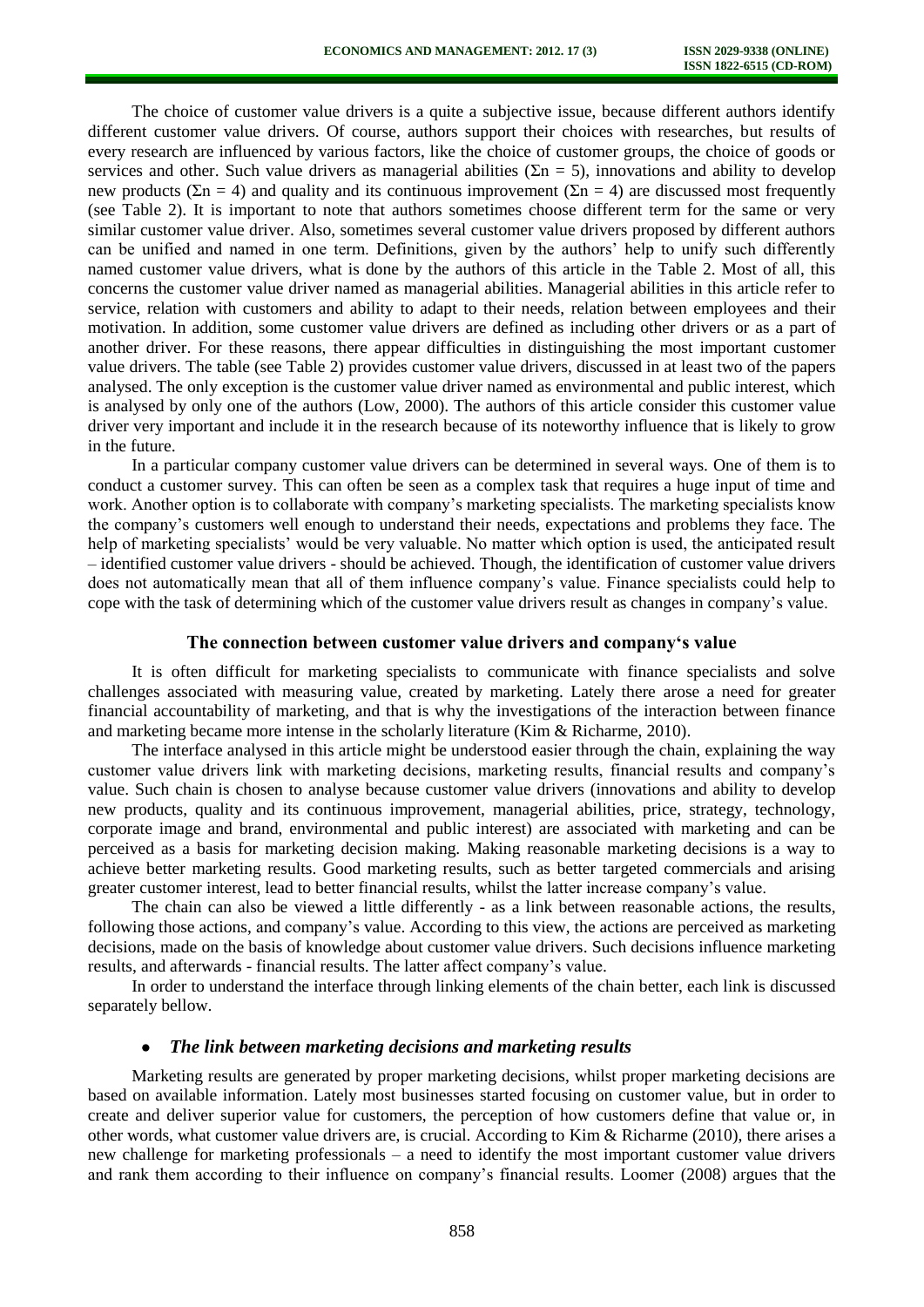importance of customer value drivers' identification lies in the arising possibility to allocate attention more efficiently – company's attention should be focused on stressing out and strengthening the most important value drivers.

This article identifies eight customer value drivers (innovations and ability to develop new products, quality and its continuous improvement, managerial abilities, price, strategy, technology, corporate image and brand, environmental and public interest) that could be a base for marketing decision making. After finding out (conducting surveys and/or using the help of marketing specialists) which value drivers are the most important for customers, there appears an opportunity to make marketing decisions more effective – simply focus on those customer value drivers in the decision making process.

## *The link between marketing results and financial results*

The impact of marketing on financial results is most clearly seen through changes in sales and sales profitability. Kim & Richarme (2010) argue that it is often impossible to achieve greater profitability until marketing specialists identify marketing-related value drivers disposed by a company. In other words, better financial results are a consequence of good marketing results, which can be achieved by performing the analysis of customer value drivers.

The way financial results connect to marketing results in a certain company is often not fully understood due to the lack of proper communication between marketing and accounting or finance departments. In order to clearly understand the connection, a system, that enables clear and simple communication between marketing and finance or accounting professionals, using a shared understanding of terms, should be implemented.

The article offers a table (see Table 3) that can be helpful when achieving better cooperation of marketing and finance departments. The table below lists customer value drivers which, in this case, are identified using literature analysis, but it can be modified. If needed, new value drivers can be added or some of the listed drivers might be removed according to marketing department's recommendations or survey's results. Afterwards the input of finance or accounting department is needed in order to determine how those value drivers reflect on company's financial results.

### *The link between financial results and company's value*  $\bullet$

Every company aims to maximize profit and shareholders' wealth. Better financial results, that are a consequence of proper marketing decisions, lead to changes in company's value. The first part of the article explains the way customers bring value to a company mainly through changes in sales and profit, what actually results in changes of cash flows. Kim & Richarme (2010) confirm this by stating that in general marketing impacts company's value through changes in cash flows, their rapid growth, decreasing risk.

It is also highlighted in the first part of the article that customers can also bring value to a company by changing their expectations. According to Kim & Richarme (2010), companies started to realize that customers might also be investors at the same time, so customers are no longer perceived only as a market, reached through various marketing decisions. When making their decisions, investors seek to rely on accurate, reliable and relevant information. They not only follow the stock price changes, but also try to assess and take into consideration companies' research and development costs, advertising costs, customer satisfaction level and brand value. Customers' influence on company's value through changes in expectations is of a different nature, so it is not analysed in this article, it could be a subject for further investigation.

The fact that marketing-related customer value drivers influence company's value is approved by Srinivasan & Hansson (2009), Kim & Richarme (2010), and Loomer (2008). The given table (see Table 3) reveals the interface between customer value drivers and company's value by detailing it. The table lists the eight customer value drivers that are regarded as a suitable basis for marketing decision making. This allows companies to concentrate only on useful marketing-related activities. In this way superior marketing and financial results can be achieved - they would be visible in the table through changes in financial indicators. The way customers bring value to companies is discussed in this article and it is concluded that the value brought by customers is visible through changes in cash flows, what is also given in the Table 3.

The authors consider the given table (Table 3) as illustrating the interface between customer value drivers and company's value. This table can be adapted for a particular company and used for the construction of tools to identify and estimate the interface.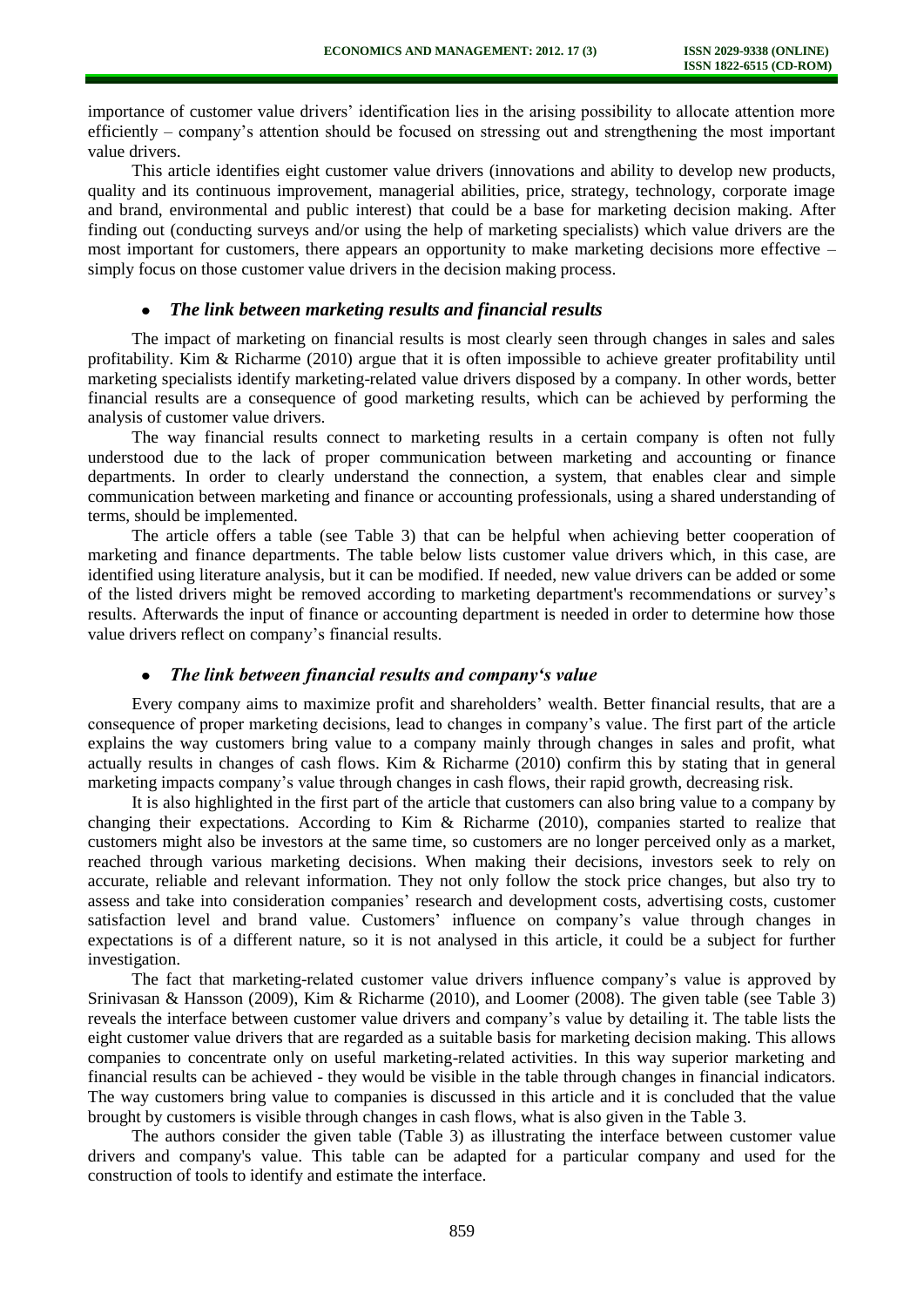| No.           | <b>Customer value</b><br>driver | <b>Impact on financial indicators</b>                | <b>Impact on value</b>    |
|---------------|---------------------------------|------------------------------------------------------|---------------------------|
| 1.            | Managerial abilities            | Stable and increasing sales volume                   | Long-term cash flows      |
|               |                                 | Higher operating costs (higher salaries, additional  |                           |
|               |                                 | training expenses)                                   |                           |
| 2.            | Innovations and ability         | Need for additional investment                       | Long-term cash flows      |
|               | to develop new                  | Increasing sales volume                              |                           |
|               | products                        | Higher costs because of research and development     |                           |
|               |                                 | expenditures                                         |                           |
|               |                                 | Short-term possibility to sell at higher price -     |                           |
|               |                                 | enhanced sales profitability                         |                           |
| $\mathcal{F}$ | Quality and its                 | Need for additional investment                       | Long-term cash flows      |
|               | continuous                      | Higher operating costs                               |                           |
|               | improvement                     | Increasing sales volume                              |                           |
|               |                                 | Possibility to enhance sales profitability           |                           |
| 4.            | Corporate image and             | Stable and increasing sales volume                   | Stable and long-term cash |
|               | brand                           | Higher advertising and product development costs     | flows                     |
|               |                                 | Possibility to sell at higher price                  |                           |
| 5.            | Price                           | Fast and significant changes in sales volume         | Short-term cash flows     |
|               |                                 | Changes in sales profitability                       |                           |
| 6.            | Strategy                        | Changes in sales volume                              | Long-term cash flows      |
|               |                                 | Investment decisions                                 |                           |
|               |                                 | Changes in operating costs                           |                           |
| 7.            | Technology                      | Need for additional investment                       | Long-term cash flows      |
|               |                                 | Changes in sales volume                              |                           |
|               |                                 | Changes in operating costs                           |                           |
| 8.            | Environmental and               | Stable and increasing sales volume                   | Stable and long-term cash |
|               | public interest                 | Higher costs                                         | flows                     |
|               |                                 | Investment decisions                                 |                           |
|               |                                 | Possibility to sell at higher price - enhanced sales |                           |
|               |                                 | profitability                                        |                           |

**Table 3.** The link between customer value drivers and company's value

It is important to put an emphasis on the duplex of the link between marketing and finance. Kim  $\&$ Richarme (2010) point out that marketing actions affect financial results, but the impact of finance on marketing strategy is also very significant. For example, changes in cash flows can lead to changes in the funds allocated for advertising or research and development, whereas changes in capital market influence the fate of marketing initiatives. It is important to note that the table (see Table 3) aims to illustrate the relationship between customer value drivers, isolated from the way finance decisions influence marketing strategy. This issue can be a subject for further research.

## **Conclusions**

The aim of ensuring value creation for both, company and its customers, is based on the multidimensionality of the notion of value. The value created for customers is perceived as a comparison of benefits and price or experience and expectations, whereas customer brings value to a company generally through changes in cash flows. The article contributes to a deeper understanding of the value creation process and complements it with indicators. The lack of identified concrete interfaces between the value creation for customers and changes in company's value is disclosed and the need for certain balance between those two elements is revealed by the authors of the article.

The identified customer value drivers allow determining what exact factors influence the value customer perceives – enhances benefits, meets expectations. The better are the benefits customer thinks he gets, the better financial results can be achieved by the company. In this article customer value drivers are exposed as a basis for better marketing decisions that allow achieving better marketing and financial results.

The understanding of customer value drivers is a basis for marketing decision making. Reasonable marketing decisions allow concentrating on proper marketing – related activities, that lead to good marketing and financial results. Good financial results lead to higher company's value. In the article, the interface between customer value drivers and company's value is decomposed and described in detail using such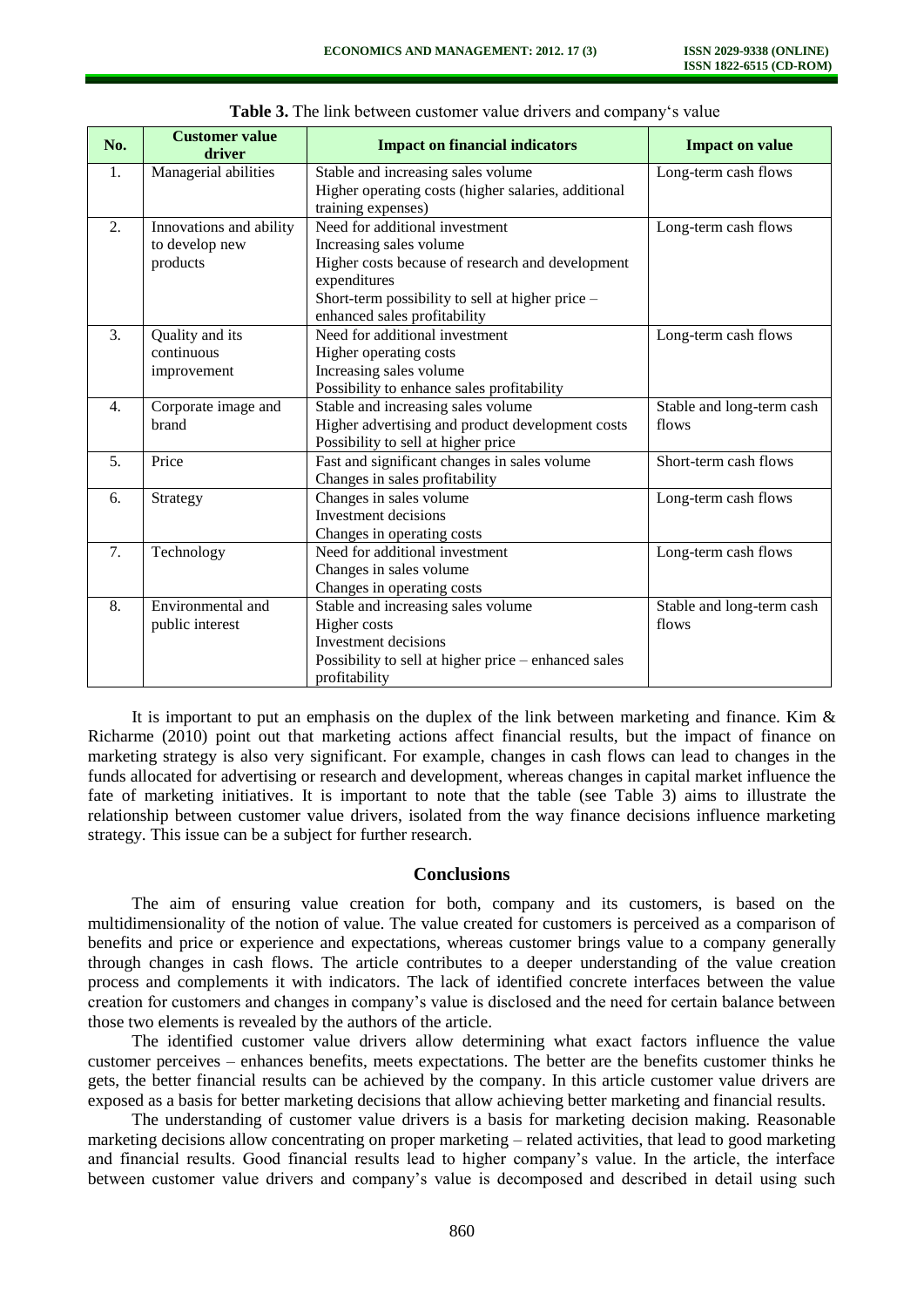elements as marketing decisions, marketing results, financial results and company's value. This was used as a basis for constructing a table, exposing the way customer value drivers influence company's value through financial indicators. It is stated that although customer value drivers influence financial performance in different ways, their influence on company's value can be observed as changes in long- or short-term cash flows.

This paper proposes a table illustrating the interface between creating value for customers and ensuring company's value. The table could be applied in practice after adapting it according to: data obtained when conducting customer surveys, the knowledge of marketing professionals and the business' specificity. Afterwards it could be used for constructing a tool suitable for a certain company that would allow identifying and estimating interface between customer value drivers and company's value.

## **Directions for further research**

- The article aims to analyse the interface between the value created for customers and company's value as its owners perceive it. According to some authors value should be created not only for those two groups of stakeholders but also for employees and suppliers. Further research should aim to carry out an analysis including all four stakeholders' groups.
- The proposed list of customer value drivers is not finite; more drivers could possibly be added after analysing more scholarly literature, when cooperating with marketing professionals or after conducting customer surveys.
- For various reasons, company's aim to create value for customers may not result in higher profit. Such situation could be avoided when constantly performing assessment of whether company's aim to create value for customers is beneficial for both parties - customers and business owners. Taking into consideration different perceptions of the notion of value and detailed interface between customer value drivers and company's value, it is possible to construct a model, allowing such measurement.
- The analysis of the connection between marketing and finance could be improved by emphasizing the duplex of the connection. In other words, the analysis could be refined, including the way company's financial results influence its strategy, in it.

## **References**

- 1. Akalu, M. M. (2002). Measuring and Ranking Value Drivers. Tinbergen Institute. Retrieved from: [www.tinbergen.nl/uvatin/02043.pdf](http://www.tinbergen.nl/uvatin/02043.pdf)
- 2. Baker, S. (2004). New Consumer Marketing: managing a living demand system. Chichester: Wiley & Sons.
- 3. Bowman, C., & Ambrosini, V. (2010). How value is created, captured and destroyed. European Business Review, 5(22), 479-495.
- 4. Business Dictionary. Retrieved from: [www.businessdictionary.com](http://www.businessdictionary.com/)
- 5. Chakraborty, G., Srivastava, P., & Marshall, F. (2007). Are drivers of customer satisfaction different for buyers/ users from different areas? Journal of Business and Industrial Marketing, 1(22), 20-28.
- 6. Christopher, M. (2007). Logistika ir tiekimo grandinės valdymas. Pridėtinės vertės tinklų kūrimas. Vilnius: Eugrimas.
- 7. Dilworth, J. B. (2000). Operations management: providing value in goods and services. Orlando: Harcourt College Publisher.
- 8. French, N. (2011). Valuing in the downturn: understanding uncertainty. Journal of Property Investment & Finance, 3(29), 312-322.
- 9. Grigas, T., Saročka, A., Basokas, M., Plyniūtė, L., & Matulaitis, M. (2005). Finansų valdymas: konsultacijos vadovui. Vilnius: Verslo Žinios.
- 10. Gronroos, C. (1997). Value-driven relational marketing: from products to resources and competencies. Journal of Marketing Management, 13, 407-419.
- 11.Johnson, W. C. (2004). Superior Customer Value in The New Economy: concepts and cases. Boca Raton: CRC Press.
- 12. Kazlauskienė, V. (2005). Verslo vertės veiksnių analize pagrįstas verslo vertinimo modelis. Doctoral Dissertation, Kaunas University of Technology.
- 13. Kim, J. W., & Richarme, M. (2010). Linking marketing activities to shareholder value: philosophical and methodological issues. Journal of Management and Marketing Research, 5, 1-10.